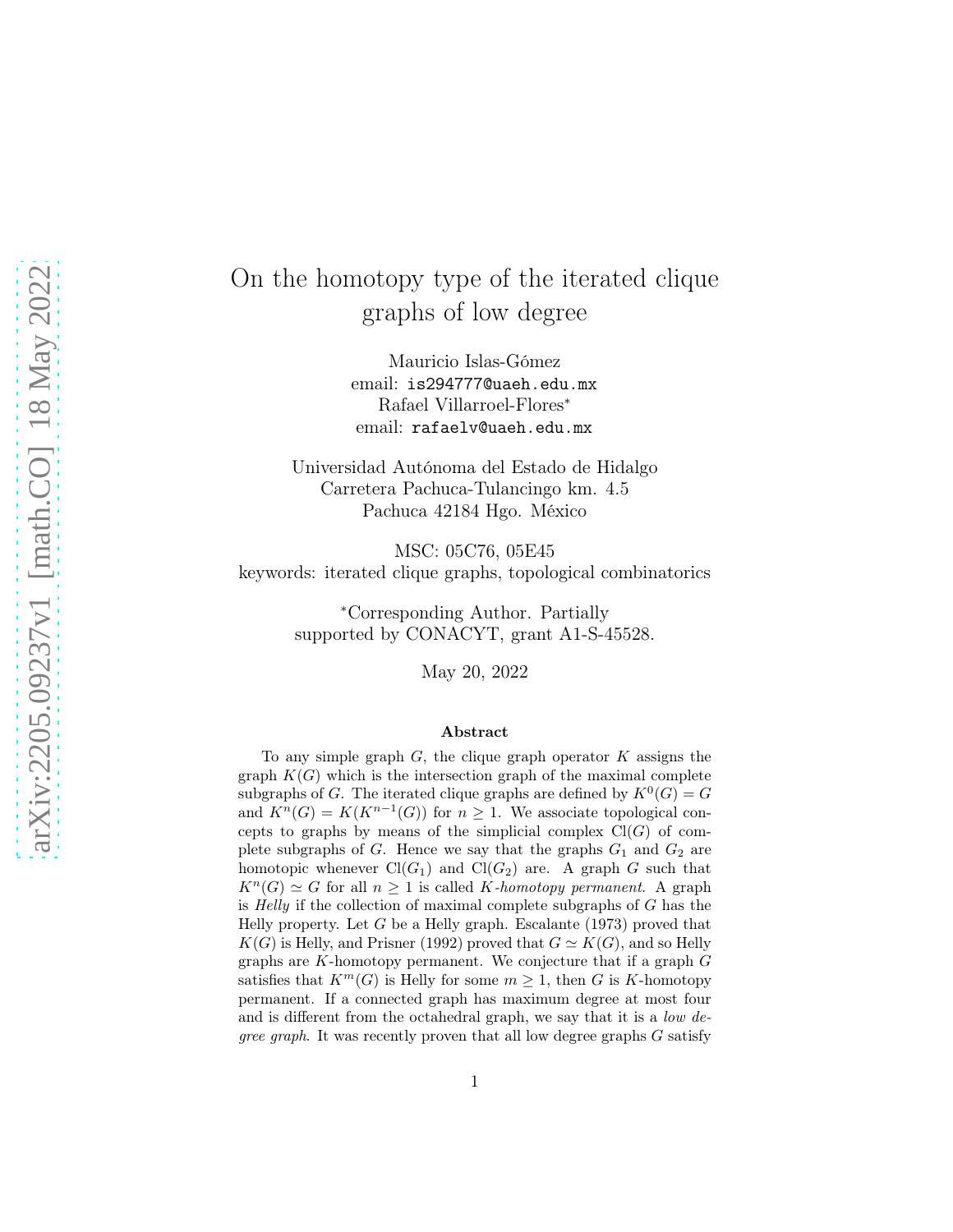that  $K^2(G)$  is Helly. In this paper, we show that all low degree graphs have the homotopy type of a wedge or circumferences, and that they are K-homotopy permanent.

#### 1 Introduction

All graphs in this paper are finite and simple. Following [\[8\]](#page-12-0), a *clique* in a graph  $G$  is a maximal and complete subgraph of  $G$ . The *clique graph* of G, denoted by  $K(G)$ , is the intersection graph of its cliques. We define the sequence of *iterated clique graphs* by  $K^0(G) = G$  and  $K^n(G) = K(K^{n-1}(G))$ for  $n \geq 1$ . We usually identify a set of vertices of G with the subgraph of G that induces. In this way, if  $x \in G$  then  $G - x$  denotes the subgraph of G induced by its vertices different from x. For  $x \in G$ , we denote with  $N(x)$  the set of neighbors of x in G, and with  $N[x]$  the set  $N(x) \cup \{x\}$ . The maximum degree of a vertex in G is denoted by  $\Delta(G)$  and the cardinality of a set X by  $|X|$ .

Denote by  $Cl(G)$  the simplicial complex where the simplices are the complete subgraphs of G. In this way, we may assign topological concepts to graphs, and we say that the graphs  $G_1, G_2$  are *homotopic* (denoted as  $G_1 \simeq G_2$ ), whenever Cl( $G_1$ ), Cl( $G_2$ ) are homotopy equivalent. As in [\[10\]](#page-12-1), we will say that a graph G is homotopy K-invariant if  $G \simeq K(G)$ , and that the graph G is homotopy K-permanent if  $G \simeq K^{n}(G)$  for all  $n \geq 1$ .

The graph of the octahedron  $O_3$  can be defined as the complement of the disjoint union of 3 edges. This is a 4-regular graph. If a connected graph G has  $\Delta(G) \leq 4$  and G is not the octahedron, we will say that the graph G is a low degree graph.

The purpose of this paper is to prove the following:

**Main Theorem.** If  $G$  is a low degree graph, then:

- G is homotopy equivalent to a wedge of circumferences.
- $G$  is homotopy  $K$ -permanent.

A collection of sets is intersecting if any two members of the collection has nonempty intersection. A collection of sets has the *Helly property* if any intersecting subcollection has nonempty intersection. A graph  $G$  is called Helly if the collection of its cliques have the Helly property. The consideration of homotopy K-invariant graphs started in  $[17]$ , where it is proven that Helly graphs are homotopy K-invariant. Prisner's result was generalized in [\[15\]](#page-12-2), and then generalized further in [\[13\]](#page-12-3). Since it was already known from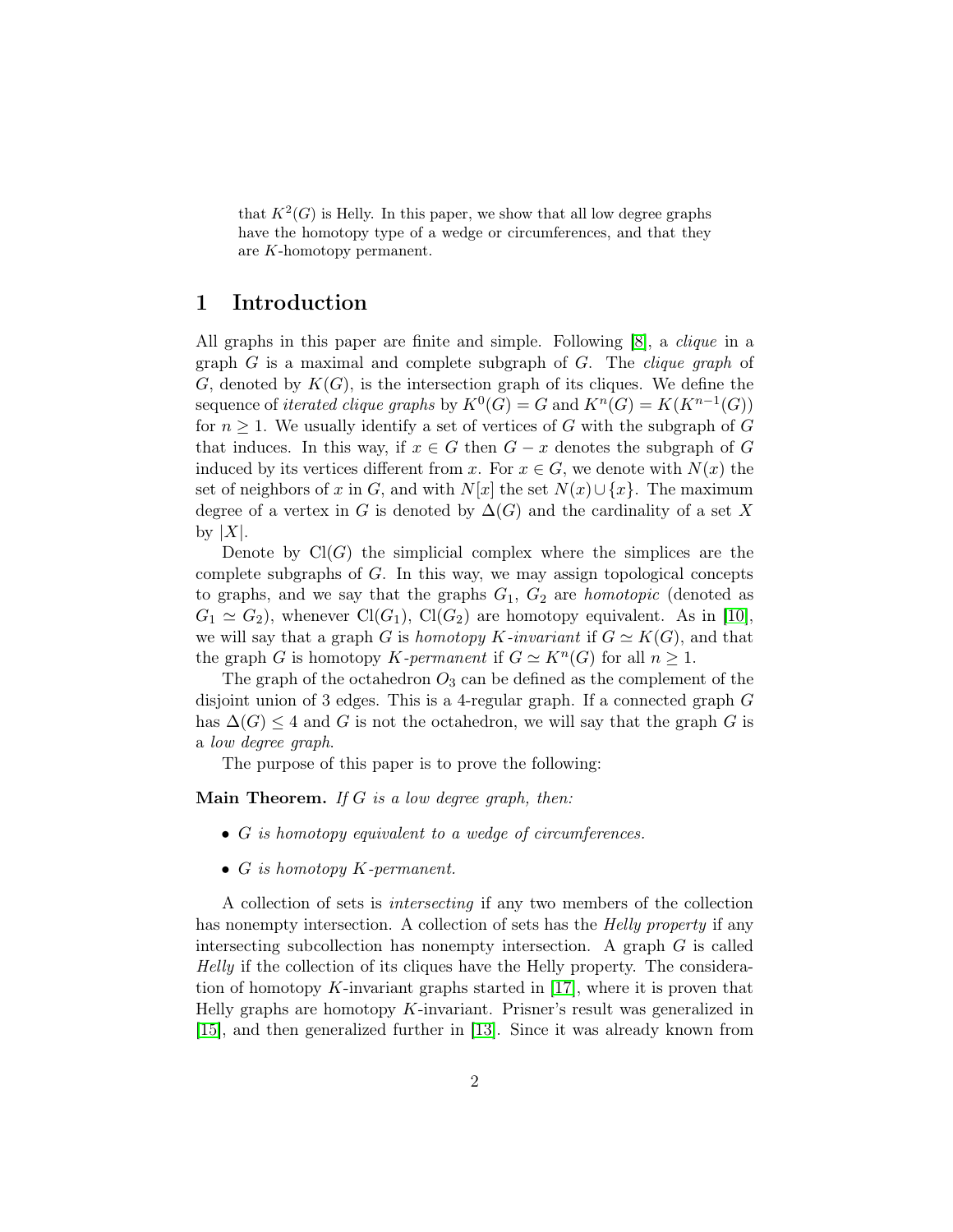[\[6\]](#page-12-4) that  $K(G)$  is Helly if G is Helly, then one actually obtains that Helly graphs are homotopy K-permanent.

A vertex  $x \in G$  is dominated by  $y \in G$  if  $N[x] \subseteq N[y]$ . The graph G is dismantlable if it is the graph of one vertex, or if there is  $x \in G$  dominated by  $y \neq x$  such that  $G-x$  is dismantlable. Removing dominated vertices does not alter the homotopy type of a graph  $([17])$  $([17])$  $([17])$ , and so dismantlable graphs are contractible. If G is dismantlable, then  $K(G)$  is dismantlable ([\[2\]](#page-11-0)), hence dismantlable graphs are homotopy K-permanent.

We say that the graph  $G$  is *convergent* if the sequence of iterated clique graphs has, up to isomorphism, a finite number of graphs. If  $G$  is not convergent we say that  $G$  is *divergent*. The graph of the octahedron was the first known example of a divergent graph, given by Neumann-Lara in [\[16\]](#page-13-1). In fact, for each  $n \geq 1$ , we have that the octahedral graph  $O_n$  can be defined as the complement of the disjoint union of n edges, that is,  $O_n = nK_2$ . The result of Neumann-Lara is that  $K(O_n) = O_{2^{n-1}}$ . Thus,  $O_n$  is divergent for  $n \geq 3$ . Since  $Cl(O_n)$  is homeomorphic to the sphere  $S^{n-1}$ , we have that  $O_3$  is not homotopy K-invariant and our Main Theorem will show that  $O_3$  is the only connected graph G with  $\Delta(G) \leq 4$  that is not homotopy K-invariant. On the other hand, all Helly graphs ([\[6\]](#page-12-4)) and all dismantlable graphs ([\[17\]](#page-13-0)) are convergent. There are also examples of divergent graphs that are homotopy K-permanent, see [\[12\]](#page-12-5).

It could happen that a non-Helly graph G satisfies that  $K^m(G)$  is Helly for some  $m \geq 1$ . All such graphs seem to be also homotopy K-permanent. In fact, the problem about the contractibility of graphs such that  $K^m(G)$  is a point for some  $m \geq 1$  was considered in [\[11\]](#page-12-6), where it was proven that if  $K(G)$  has a universal vertex (which includes all graphs G where  $K^2(G)$  is a point) then  $G$  is contractible.

In this paper we study the homotopy type of the iterated clique graphs of low degree graphs. The family of low degree graphs includes an infinite number of graphs for which both  $G$  and  $K(G)$  are neither Helly nor disman-tlable. However, it was recently proved ([\[18\]](#page-13-2)) that  $K^2(G)$  is always Helly for a low degree graph G, and so the known results imply that  $K^n(G) \simeq K^2(G)$ for all  $n \geq 2$ . Here, we show that  $G \simeq K(G) \simeq K^2(G)$ , so any low degree graph  $G$  is actually homotopy  $K$ -permanent.

Given a graph G, let C be the collection of subcomplexes of  $Cl(G)$  indexed by the cliques of G, where the subcomplex corresponding to  $q \in K(G)$ consists of the complete subgraphs contained in  $q$ . This cover satisfies the hypothesis of the Nerve Theorem (Theorem 10.6 from [\[4\]](#page-12-7)), and so, following the notation of [\[1\]](#page-11-1), we have that  $\mathcal{N}(\mathcal{C}) \simeq \text{Cl}(G)$  (In the notation of [\[3\]](#page-12-8), we have  $\mathcal{N}(\mathcal{C}) = \mathcal{N}(\mathrm{Cl}(G))$ . On the other hand,  $\overline{\mathcal{N}}(\mathcal{C})$  is  $\mathrm{Cl}(K(G))$ . We have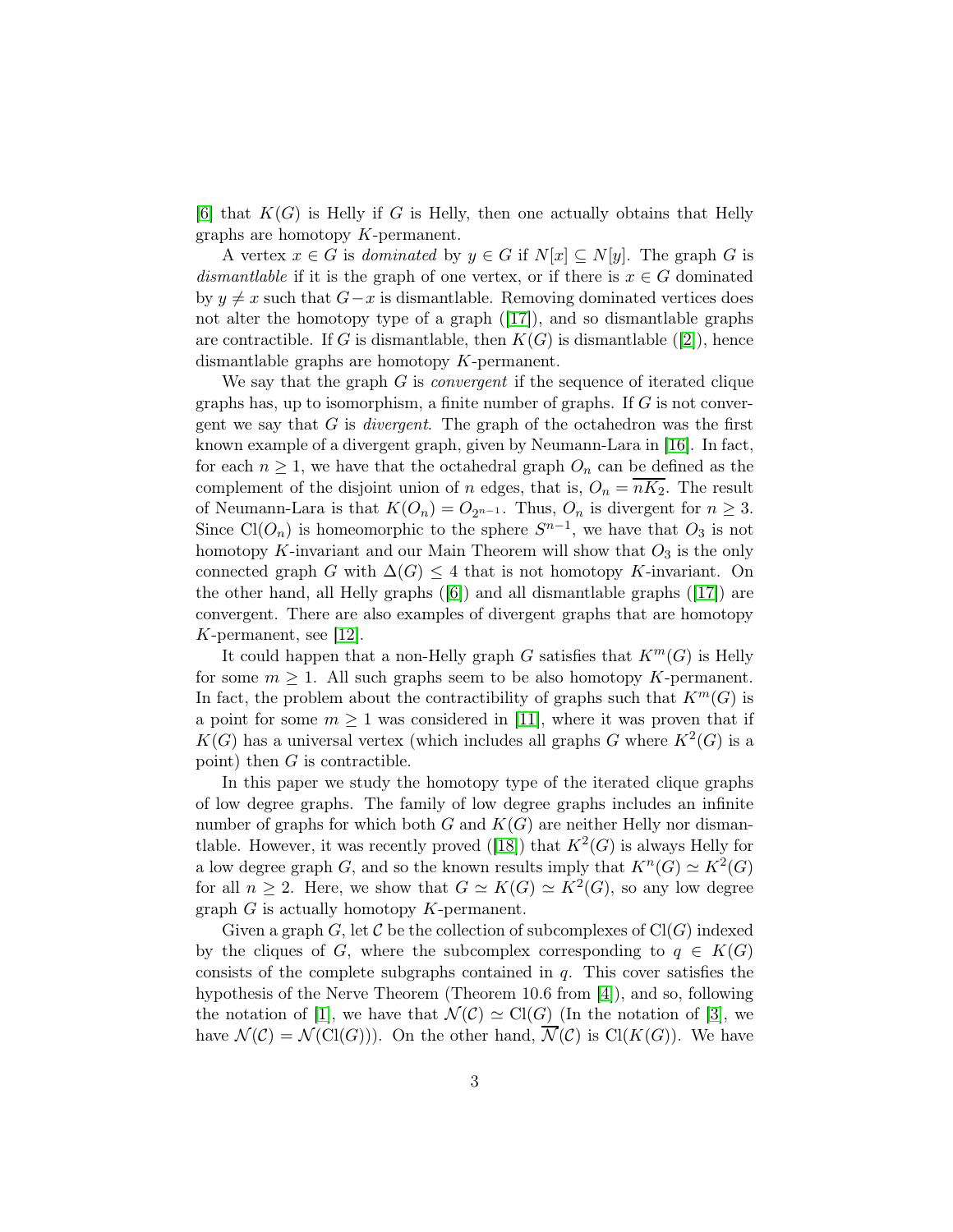that  $\mathcal{N}(\mathcal{C}) = \overline{\mathcal{N}}(\mathcal{C})$  precisely when G is Helly, and this is another way of looking at Prisner's result. Therefore, our result can be interpreted as giving a sufficient condition, which applies even when  $G$  is not Helly, under which the complex  $\mathcal{N}(\mathcal{C})$  (the Čech complex of the cover) is homotopy equivalent to the complex  $\overline{\mathcal{N}}(\mathcal{C})$  (the Vietoris-Rips complex of the cover).

### 2 Preliminaries

Given  $x \in G$ , we define the *star* of x, denoted by  $x^*$ , as the set of cliques of G that contain x, that is,  $x^* = \{q \in K(G) \mid x \in q\}$ . This is a complete subgraph of  $K(G)$ . If  $x^* \in K^2(G)$ , we say that x is a normal vertex. If  $Q \in K^2(G)$  is such that  $\cap Q = \emptyset$ , we say that Q is a necktie of G. Thus, vertices of  $K^2(G)$  are partitioned in stars and neckties of G, and G is Helly precisely when  $G$  has no neckties. We say that a triangle  $T$  in the low degree graph G is internal if it is a clique, and every edge of  $T$  is contained in a clique different from  $T$ . Given an inner triangle  $T$  in  $G$ , we define  $Q_T = \{q \in K(G) \mid |q \cap T| \geq 2\}.$  This is always a complete in  $K(G)$ .

We collect the following facts about low degree graphs from [\[18\]](#page-13-2):

<span id="page-3-2"></span><span id="page-3-1"></span>**Theorem 2.1.** Let  $G$  be a low degree graph. Then:

- 1. If  $Q$  is a necktie in  $G$ , then  $Q$  consists only of triangles and there is an internal triangle T such that  $Q = Q_T = \{T, T_1, T_2, T_3\}$ , where  $\{T \cap T_i \mid i \in \{1, 2, 3\}\}\$  are the three edges of T. Conversely, if T is an internal triangle, then  $Q_T$  is a necktie.
- 2. If  $T_1$  and  $T_2$  are internal triangles such that  $Q_{T_1} \sim Q_{T_2}$  in  $K^2(G)$ , then  $T_1 \cap T_2 \neq \emptyset$ . If  $|T_1 \cap T_2| = 1$  $|T_1 \cap T_2| = 1$ , then the graph of Figure 1 is a subgraph of G. If  $|T_1 \cap T_2| = 2$  $|T_1 \cap T_2| = 2$ , then the graph of Figure 2 is a subgraph of G.
- <span id="page-3-3"></span>3.  $K^2(G)$  is Helly.

For the internal triangle  $T$ , we say that  $T$  is the *center* of the necktie  $Q_T$ . Any other triangle in  $Q_T$  is called an ear of  $Q_T$ .

<span id="page-3-0"></span>**Theorem 2.2.** (Proposition 3.2 from [\[17\]](#page-13-0)) If  $x \in G$  is dominated by a vertex  $y \neq x$ , then  $G - x \simeq G$ .

Given an edge  $e = \{x, y\}$  of G, let  $N[e] = N[x] \cap N[y]$ . The following result allows us to remove edges from a graph without altering its homotopy type: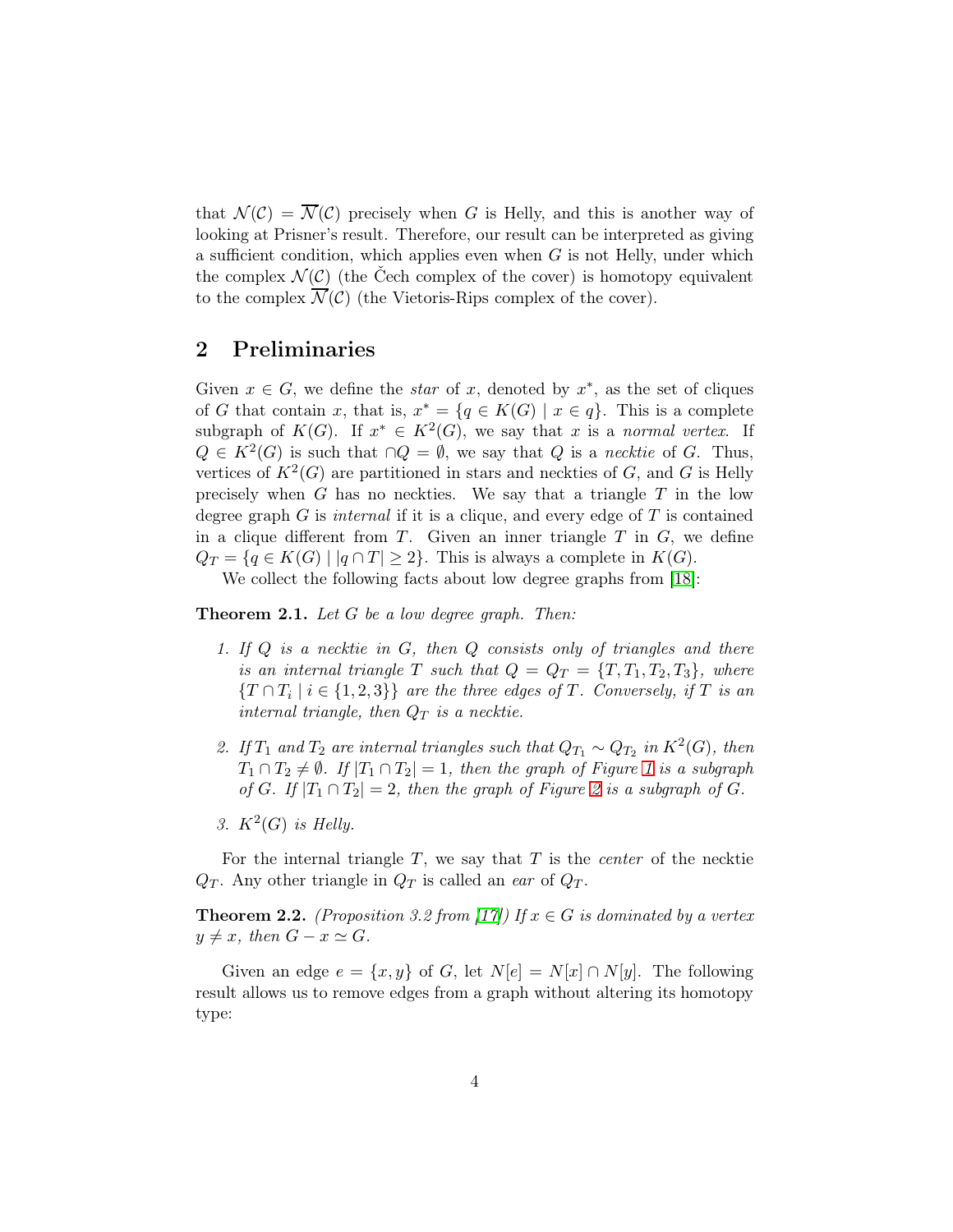

Figure 1: Case  $|T_1 \cap T_2| = 1$ 

<span id="page-4-0"></span>

<span id="page-4-1"></span>Figure 2: Case  $|T_1 \cap T_2| = 2$ 

<span id="page-4-2"></span>**Theorem 2.3.** (Proposition 2.3 from [\[12\]](#page-12-5), see also Lemma 1.6 from [\[5\]](#page-12-9)) Let G be a graph such that e is an edge properly contained in  $N[e]$ , and  $N[e]$  is complete. Then  $G \simeq G - e$ .

If  $H$  and  $G$  are graphs such that  $G$  has no induced subgraph isomorphic to  $H$ , we say that  $G$  is  $H$ -free. It is immediate that any low degree graph is  $O_3$ -free.

<span id="page-4-3"></span>**Theorem 2.4.** (Theorem 4.2 from [\[14\]](#page-12-10)) Let G be an  $O_3$ -free graph such that every triangle in  $G$  is contained in a unique clique. Then  $G$  is homotopy  $K$ invariant.

Following [\[7\]](#page-12-11), we write  $G \stackrel{\#}{\longrightarrow} H$  if H is isomorphic to a subgraph  $H_0$ of G such that every vertex in G not in  $H_0$  is dominated by a vertex in  $H_0$ . We have then that  $G \stackrel{\#}{\longrightarrow} H$  implies  $G \simeq H$ . If  $x, y \in G$  are such that  $N[x] = N[y]$  (so that they dominate each other), we say that x, y are twins.

<span id="page-4-4"></span>**Theorem 2.5.** (Theorem 3 from [\[7\]](#page-12-11)) If  $G \stackrel{\#}{\to} H$ , then  $K(G) \stackrel{\#}{\to} K(H)$ .

If  $q_1, q_2, \ldots, q_n$  are distinct cliques in a graph G such that none of them is a subset of the union of the others, then for each  $i = 1, \ldots, n$  there is a vertex  $x_i \in q_i$  that is not in any of the other cliques. In this case we say that  $(x_1, \ldots, x_n)$  is a selection from  $(q_1, q_2, \ldots, q_n)$ .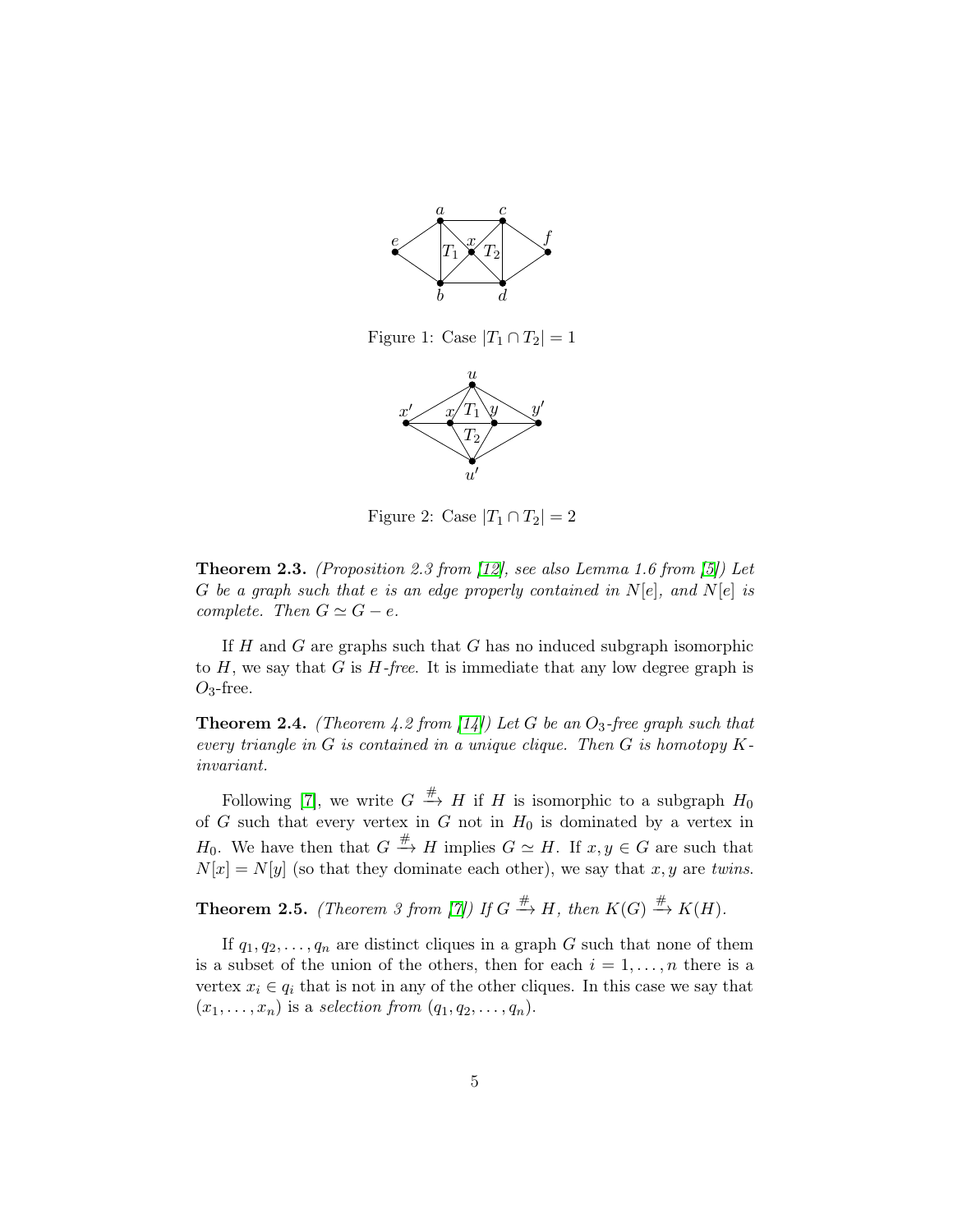<span id="page-5-4"></span>**Lemma 2.6.** Let  $q_1, q_2, \ldots, q_n$  be distinct cliques in a graph G such that none of them is a subset of the union of the others. Let q be a clique in G different from any of  $q_1, q_2, \ldots, q_n$  such that  $q \subseteq q_1 \cup \cdots \cup q_n$  but q is not contained in the union of  $n-1$  cliques from  $q_1, q_2, \ldots, q_n$ . Then there is a selection from  $(q_1, q_2, \ldots, q_n)$  that consists of elements from q.

*Proof.* For each i with  $1 \leq i \leq n$ , take  $x_i \in q - (q_1 \cup \cdots \cup \hat{q}_i \cup \cdots \cup q_n)$ .  $\Box$ 

<span id="page-5-3"></span>**Lemma 2.7.** Let  $H$  be an induced subgraph of  $G$ . If  $c$  is a complete in  $H$ that is contained in two different cliques of H, then c is contained in two different cliques of G.

*Proof.* Suppose that the only clique of G that contains c is q. Let  $c \subseteq q_1 \cap q_2$ , where  $q_1, q_2$  are different cliques of H. Since  $q_1, q_2$  are completes of G, they can be extended to cliques of G. But our assumption implies that both  $q_1, q_2$  are contained in q. Since the subgraph H is induced, we must have that  $q_1 \cup q_2$  is a complete in H, and so  $q_1 = q_2$ , which is a contradiction.  $\Box$ 

<span id="page-5-1"></span>Lemma 2.8. Let G be a graph with  $\Delta(G) \leq 4$ . Let  $x, y_1, y_2, z_1, z_2 \in G$ such that  $q = \{x, y_1, z_1\}$ ,  $q_1 = \{x, y_1, y_2\}$ ,  $q_2 = \{x, z_1, z_2\}$  are cliques. Let  $q' \in K(G)$  such that  $x \in q'$  and  $q' \notin \{q, q_1, q_2\}$ . Then  $q' = \{x, y_2, z_2\}$  and so  $y_2 \sim z_2$ .

*Proof.* We have  $q' \subseteq N[x] = \{x, y_1, z_1, y_2, z_2\}$ . We cannot have  $y_1 \in q'$ because  $\{x, y_1\}$  cannot be extended to a clique different from  $q, q_1$ . Similarly, we have  $z_1 \notin q'$ . Hence  $q' = \{x, y_2, z_2\}.$  $\Box$ 

<span id="page-5-0"></span>**Lemma 2.9.** Let G be a graph with  $\Delta(G) \leq 4$ . If T is an internal triangle, and T' is any triangle such that  $T \cap T' = \{x\}$ , then  $N(x)$  induces a 4-cycle.

*Proof.* Suppose  $T = \{x, y, z\}$ ,  $T' = \{x, y', z'\}$ . Since T is internal, there is  $q \in K(G)$  such that  $q \neq T$  and  $q \cap T = \{x, y\}$ . Then  $q \subseteq N[x] =$  $\{x, y, z, y', z'\}$ . Since  $|q| \geq 3$  and  $z \notin q$ , we have that one of  $y', z'$  is in q. Without loss, assume  $y' \in q$  and so  $y \sim y'$ . Now, considering  $q' \neq T$  such that  $q' \cap T = \{x, z\}$  we obtain that  $z \sim z'$ .  $\Box$ 

<span id="page-5-2"></span>**Lemma 2.10.** Let G be a graph with  $\Delta(G) \leq 4$ , with an internal triangle T such that all the ears of  $Q_T$  are internal triangles. Then  $G \cong O_3$ .

*Proof.* Let  $T = \{x, y, z\}$  be such triangle. Let  $T_1 = \{x, y, z'\}$  be a triangle in G with  $T_1 \neq T$ , similarly, let  $T_2 = \{x, z, y'\}$  be a triangle with  $T_2 \neq T$ , and  $T_3 = \{y, z, x'\}$  with  $T_3 \neq T$ . Then  $T_1, T_2, T_3$  are internal. Since  $T_1 \cap T_2 = \{x\},$ from Lemma [2.9](#page-5-0) we get that  $N(x)$  is a 4-cycle, hence  $y' \sim z'$ . We can obtain similarly that  $x' \sim y'$  and  $y' \sim z'$ . It follows that  $G \cong O_3$ .  $\Box$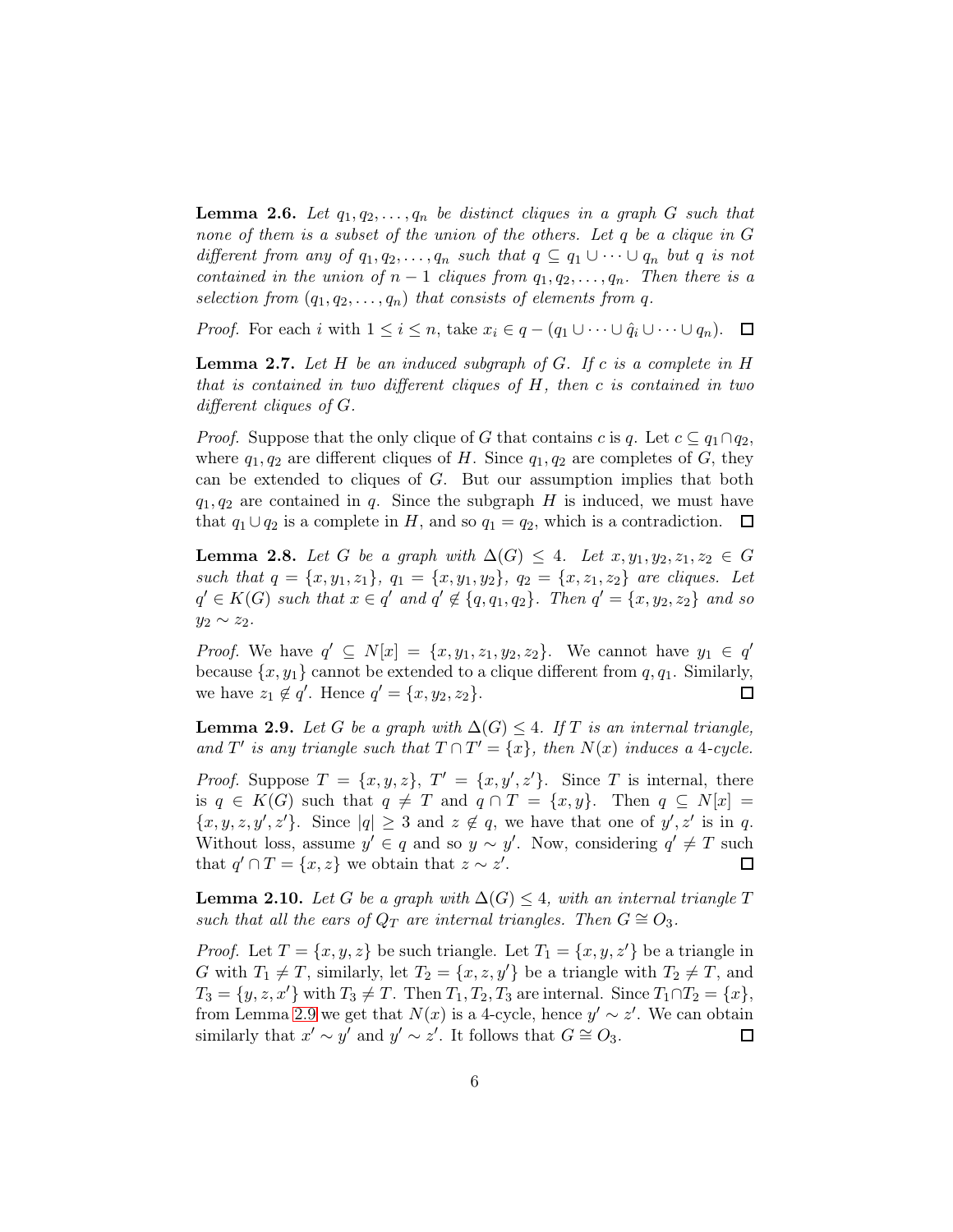<span id="page-6-0"></span>**Lemma 2.11.** Let G be a graph with  $\Delta(G) \leq 4$ , with two internal triangles  $T_1, T_2$  sharing an edge such that as vertices of  $K(G)$  they are not twins. Then  $G \cong O_3$ .

*Proof.* Suppose  $T_1 = \{x, y, u\}$ ,  $T_2 = \{x, y, u'\}$ . Since  $T_1$  is internal, there is  $x' \neq y$  with  $x' \sim x$  and  $x' \sim u$ , and there is  $y' \neq x$  with  $y' \sim u$  and  $y' \sim y$ . Since  $T_1$  is a clique, we have that  $x' \neq y'$ . Then  $T_2 \cap \{x, x', u\} = \{x\}$ . By Lemma [2.9,](#page-5-0)  $x' \sim u'$ . Similarly,  $T_2 \cap \{u, y, y'\} = \{y\}$ , hence  $y' \sim u'$ . Suppose that  $T_2$  does not dominate  $T_1$  in  $K(G)$ . Then there is  $q \in K(G)$ with  $q \cap T_1 \neq \emptyset$  and  $q \cap T_2 = \emptyset$ . Hence  $q \cap T_1 = \{u\}$ . Then Lemma [2.8](#page-5-1) applies to prove  $x' \sim y'$  and so  $G \cong O_3$ .  $\Box$ 

#### 3 The homotopy type of a low degree graph

The *clique number*  $\omega(G)$  is the maximum order of a clique in G.

**Theorem 3.1.** If G is a low degree graph, then G is homotopy equivalent to a wedge of circumferences.

*Proof.* Let G be a low degree graph. It will be enough to show that G is homotopy equivalent to a triangleless graph (see Example 0.7 from [\[9\]](#page-12-12)). Since the only low degree graph with  $\omega(G) \geq 5$  is the complete graph  $K_5$  (and  $Cl(K_5)$  is contractible, and so homotopic to an empty wedge of circumferences), we can assume that  $\omega(G) \leq 4$ . We prove first that there is a graph  $G'$  such that  $\omega(G') \leq 3$  and  $G' \simeq G$ . Suppose then that G contains a clique q of four vertices. If a vertex in q has no neighbor outside of  $q$ , then such vertex is dominated by any of its neighbors, and so by Theorem [2.2](#page-3-0) it can be removed without altering the homotopy type of  $G$ . Suppose then that that all vertices of q have a neighbor outside of q, but that  $x, y \in q$  share  $w \notin q$  as a neighbor. Given that the degree of vertices in  $G$  is at most four, we must have that  $N[x] = N[y] = q \cup \{x\}$ , and so x is dominated by y and can be removed without affecting the homotopy type of G. Suppose then that all vertices of q have neighbors outside  $q$ , and such four vertices are different. In that case, for any edge  $e \in q$  we have that  $N[e] = q$ , and by Theorem [2.3,](#page-4-2) we may remove  $e$  and get a homotopy equivalent graph. In this way, we obtain a graph  $G' \simeq G$  that has no cliques of four vertices, and is low degree.

Without loss, we may assume then that the low degree graph  $G$  has  $\omega(G) \leq 3$ . There must be a triangle T in G that is not internal, otherwise by Lemma [2.10,](#page-5-2) G would be  $O_3$ . Then one edge of T is such that the only clique that contains such edge is T. It follows that we may apply Theorem [2.3](#page-4-2) to remove the edge and get a homotopy equivalent graph. We can thus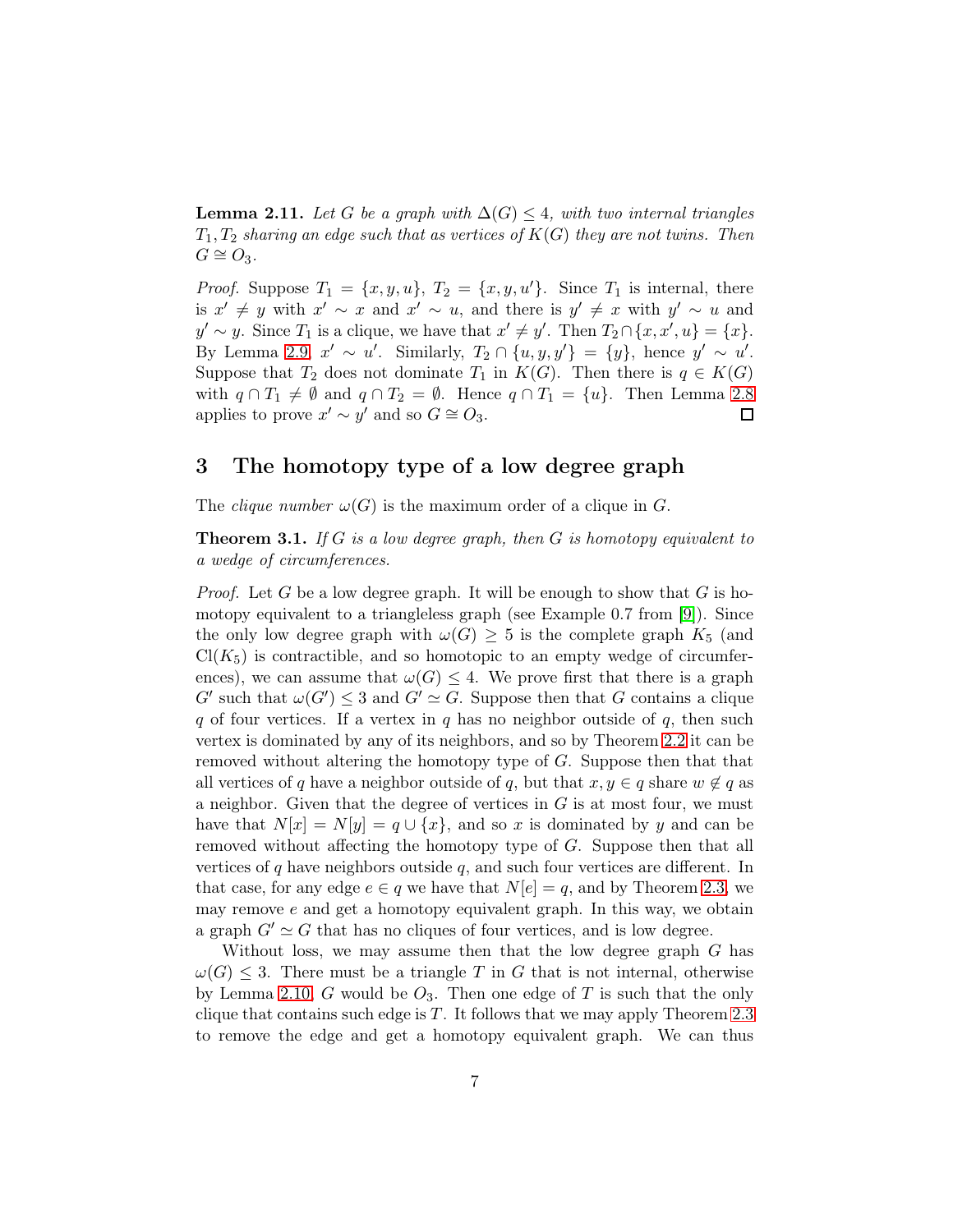remove inductively all triangles of  $G$ , to arrive at the desired triangleless graph  $G' \simeq G$ .  $\Box$ 

We obtain thus the first part of the Main Theorem.

#### 4 A low degree graph is homotopy K-invariant

In the next two theorems, we denote a triangle with a small  $t$ , since we are not claiming that the triangle is a clique.

<span id="page-7-0"></span>**Theorem 4.1.** Let G be a low degree graph, and let  $t = \{x_1, x_2, x_3\}$  be a triangle that is contained in two different cliques of G. Then the vertices  $x_1, x_2, x_3$  are twins.

*Proof.* Suppose that  $t \subseteq q_1 \cap q_2$ , where  $q_1, q_2$  are two different cliques of G. Then there are  $x_1'$  $q_1, x_2' \in G$  such that  $q_i = t \cup \{x_i'\}$  for  $i = 1, 2$ . Then we must have  $N[x_1] = N[x_2] = N[x_3] = t \cup \{x_1\}$  $\{1, x'_2\}$ , and so our claim follows.  $\Box$ 

<span id="page-7-1"></span>**Theorem 4.2.** Let G be a low degree graph. Then  $K(G) \simeq G$ .

*Proof.* Let  $H$  be the graph obtained from  $G$  by removing vertices as follows: For each triangle  $t$  contained in two different cliques of  $G$ , remove exactly two vertices of t. By Lemma [4.1,](#page-7-0) we have that  $G \stackrel{\#}{\longrightarrow} H$ . We claim that H satisfies the hypothesis of Theorem [2.4.](#page-4-3) First, since  $H$  is an induced subgraph of G, we obtain that H is  $O_3$ -free. Now, suppose that  $t = \{x_1, x_2, x_3\}$  is a triangle in H contained in the cliques  $q_1, q_2$  of H, with  $q_1 \neq q_2$ . Then by Lemma [2.7,](#page-5-3) we have that  $t$  is a triangle in  $G$  contained in different cliques of G, and so,  $x_1, x_2, x_3$  are twin vertices in G. By our construction of the graph H, it is not possible that  $t \subseteq H$ . Hence Theorem [2.4](#page-4-3) applies, and so  $K(H) \simeq H$ . By Theorem [2.5,](#page-4-4) we get that  $K(G) \stackrel{\#}{\rightarrow} K(H)$ , and so  $K(G) \simeq K(H) \simeq H \simeq G.$  $\Box$ 

## 5 The clique graph of a low degree graph is homotopy K-invariant

For G a low degree graph, in this section we will prove that there is a graph obtained from  $K(G)$  removing dominated vertices that satisfies the hypothesis of Theorem [2.4.](#page-4-3) We will consider the implications of having a triangle in  $K(G)$  contained in two cliques of  $K(G)$ .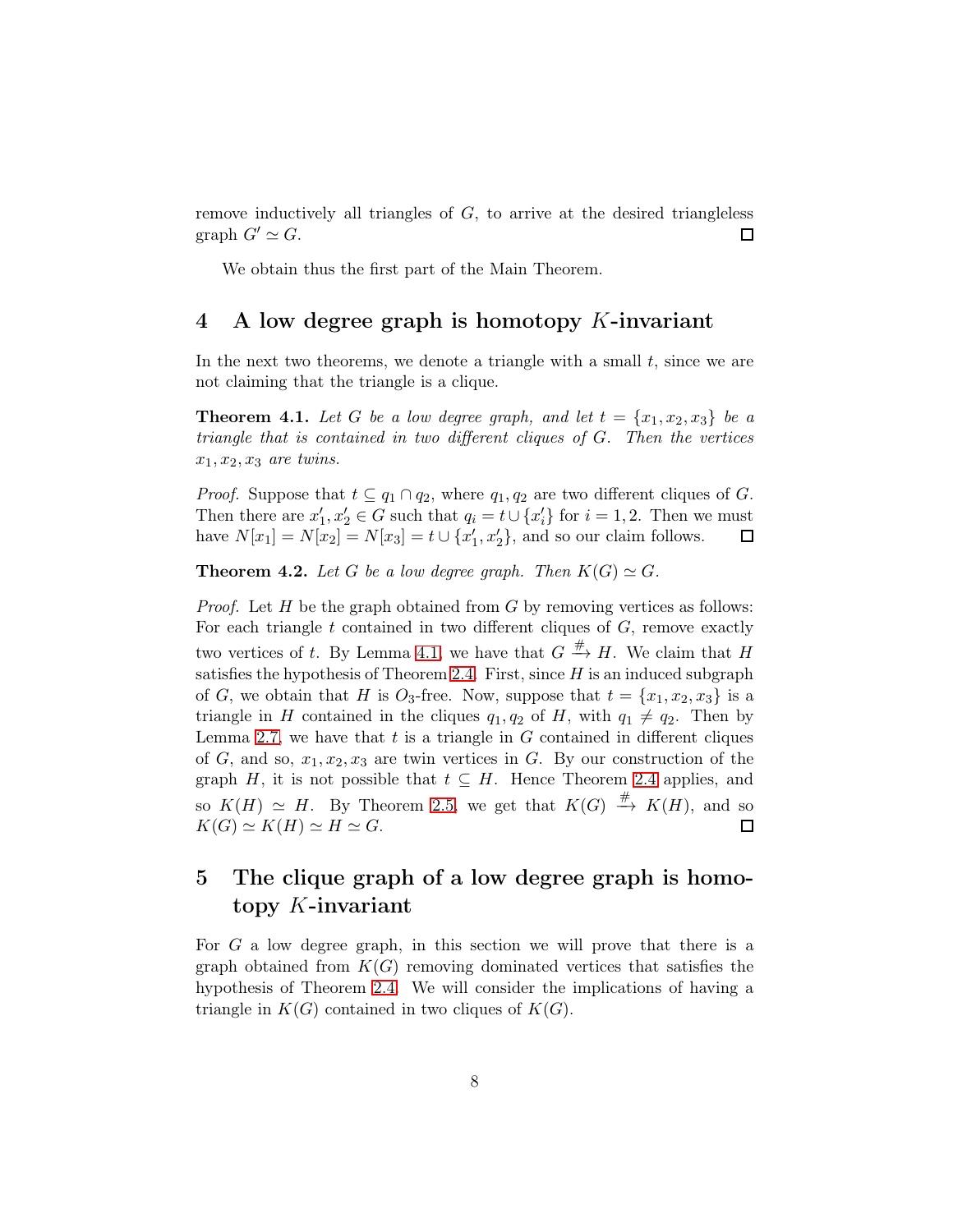<span id="page-8-1"></span>**Lemma 5.1.** Let G be a low degree graph. Let  $\{q_1, q_2, q_3\}$  be a triangle in  $K(G)$  that is contained in  $x^* \cap y^*$  for  $x, y \in G$ . Then  $x^* = y^*$ .

*Proof.* In this case, we have that  $\{x, y\} \in q_1 \cap q_2 \cap q_3$ . Suppose we had  $q_1 \subseteq q_2 \cup q_3$ . By Lemma [2.6,](#page-5-4) there is a selection  $(z_2, z_3)$  from  $(q_2, q_3)$  in  $q_1$ , that is, there are vertices  $z_2 \in q_1 \cap q_2$  with  $z_2 \notin q_3$  and  $z_3 \in q_1 \cap q_3$ with  $z_3 \notin q_2$ . Let  $w \in q_2$  with  $w \notin q_1$ . Then  $x, y, z_2, z_3, w$  are five distinct vertices, hence  $N(x) = \{y, z_2, z_3, w\}$ . Let  $w' \in q_3$  with  $w' \notin q_1$ . We have that  $w' \in N(x)$ , but since  $w' \notin q_1$  we must have  $w' = w$ . It would follow then that  $\{x, y, z_2, z_3, w = w'\}$  is a complete of five vertices in G, which is a contradiction. It follows that among  $q_1, q_2, q_3$ , none of them is contained in the union of the other two. Let  $(x_1, x_2, x_3)$  be a selection from  $(q_1, q_2, q_3)$ . Then  $\{x, y, x_1, x_2, x_3\}$  are five distinct vertices, and so, this set is equal to N[x]. It follows also that  $q_1 = \{x, y, x_1\}$ , since if there was a vertex  $x' \in q_1 - \{x, y, x_1\}$ , then  $x' \in N[x]$  but neither  $x_2$  nor  $x_3$  are elements of  $q_1$ . We obtain also that  $q_2 = \{x, y, x_2\}$  and that  $q_3 = \{x, y, x_3\}.$ 

We claim that  $x^* = \{q_1, q_2, q_3\}$ . Suppose not, and let  $q \in x^*$  with  $q \notin$  ${q_1, q_2, q_3}$ . By Lemma [2.6,](#page-5-4) since  $q \subseteq N[x] = q_1 \cup q_2 \cup q_3$ , we would obtain that  ${x_1, x_2, x_3}$  is a complete, which is a contradiction. Hence  $x^* = {q_1, q_2, q_3}$ . Similarly, we can prove  $\{q_1, q_2, q_3\}$  is also equal to  $y^*$ .  $\Box$ 

<span id="page-8-2"></span>**Lemma 5.2.** Let G be a low degree graph. Let  $\{q_1, q_2, q_3\}$  be a triangle in  $K(G)$  that is contained in  $Q_{T_1} \cap Q_{T_2}$  where  $T_1, T_2$  are internal triangles of G. Then  $T_1 = T_2$ .

*Proof.* Assume that the hypothesis of the lemma are satisfied with  $T_1 \neq T_2$ T<sub>2</sub>. Then  $Q_{T_1} \sim Q_{T_2}$  in  $K^2(G)$ , and so  $T_1 \cap T_2 \neq \emptyset$  by Theorem [2.1.](#page-3-1) If  $|T_1 \cap T_2| = 1$ , we are in the situation of Figure [1.](#page-4-0) However, in that case  $Q_{T_1} \cap Q_{T_2}$  consists only of the triangles  $\{x, a, c\}, \{x, b, d\}$ . If  $|T_1 \cap T_2| = 2$ , we are in the situation of Figure [2,](#page-4-1) and in that case,  $Q_{T_1} \cap Q_{T_2} = \{T_1, T_2\}.$ Hence, we must have  $T_1 = T_2$ .  $\Box$ 

<span id="page-8-0"></span>**Lemma 5.3.** If G is a low degree graph, then  $K(G)$  is  $O_3$ -free.

*Proof.* Let  $H \subseteq K(G)$  with  $H = \{q_1, q_2, q_3, q'_1, q'_2, q'_3\}$  such that its complement  $\overline{H}$  consists exactly of the three edges  $\{q_i, q'_i\}$  for  $i = 1, 2, 3$ . Then  $H \cong O_3$ . As a first case, suppose that the cliques corresponding to the vertices of each of the eight faces of the octahedron have non-empty intersection. Then, in G we would have vertices:  $x_{123} \in q_1 \cap q_2 \cap q_3$ ,  $x_{123'} \in q_1 \cap q_2 \cap q_3'$  $'_{3},\ldots,$  $x_{1'2'3'} \in q'_1 \cap q'_2 \cap q'_3$  $\zeta$ . But then  $x_{123}$  would have six neighbors among these eight vertices, which is impossible. Hence, we may assume without loss that  $q_1 \cap q_2 \cap q_3 = \emptyset$ . Let  $x_{12} \in q_1 \cap q_2$ ,  $x_{13} \in q_1 \cap q_3$  and  $x_{23} \in q_2 \cap q_3$ . It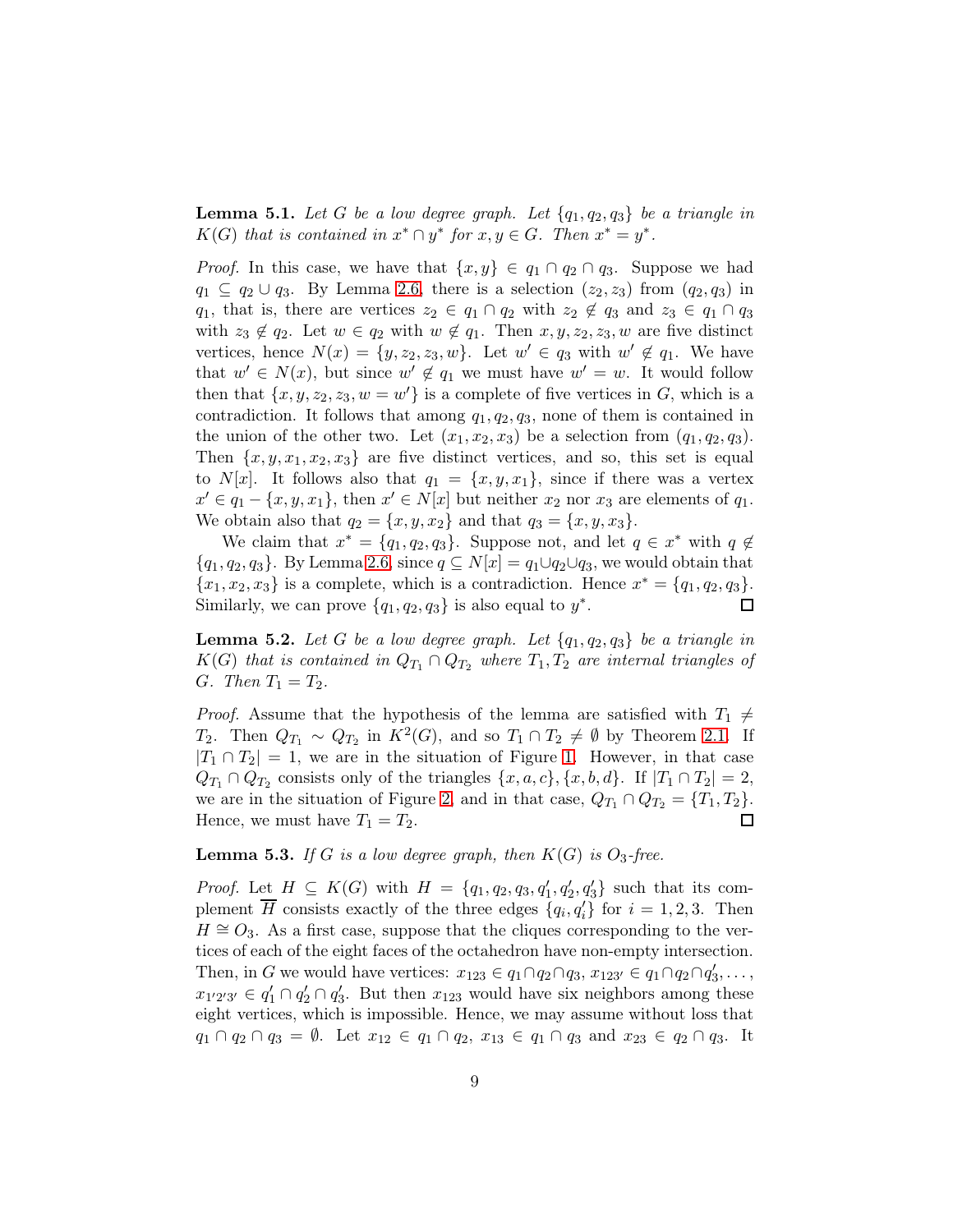is not possible that  $q_1 \subseteq q_2 \cup q_3$  because otherwise  $q_1 \cup \{x_{23}\}$  would be a complete graph properly containing a clique. Let  $(y_1, y_2, y_3)$  be a selection from  $(q_1, q_2, q_3)$ . Then  $N(x_{12}) = \{y_1, y_2, x_{13}, x_{23}\}$ , and so, we have that  $x_{12} \nless y_3$ . Similarly,  $x_{13} \nless y_2$  and  $x_{23} \nless y_1$ . It also follows that T is a clique, and an internal triangle. Then  $\{q_1, q_2, q_3\}$  are the ears of the necktie  $Q_T$ , and so they must be triangles:  $q_1 = \{x_{12}, x_{13}, y_1\}, q_2 = \{x_{12}, x_{23}, y_2\}$  and  $q_3 = \{x_{13}, x_{23}, y_3\}.$ 

On the other hand,  $q'_1 \cap q_2 \neq \emptyset$  and  $q'_1 \cap q_3 \neq \emptyset$ . If  $x_{23} \in q'_1$  $_1',$  then by Lemma [2.8,](#page-5-1) we have that  $y_2 \sim y_3$ . If  $x_{23} \notin q_1'$  $q'_1$ , then  $q'_1 \cap q_2 = \{y_2\}$  and  $q'_1 \cap q_3 = \{y_3\}$ , and this also means  $y_2 \sim y_3$ . Similarly, our hypothesis on  $q_2^{\prime}$  $y'_2$  imply that  $y_1 \sim y_3$  and our hypothesis on  $q_{3'}$  imply that  $y_1 \sim y_2$ . But then  ${x_{12}, x_{13}, x_{23}, y_1, y_2, y_3}$  induce an octahedron in G. This contradiction proves our claim.  $\Box$ 

<span id="page-9-0"></span>**Lemma 5.4.** Let  $G$  be a low degree graph. Then:

- 1. If T is an internal triangle that does not share an edge with another internal triangle, then  $T \in K(G)$  is dominated in  $K(G)$  by one of its ears.
- 2. If  $T_1$  is an internal triangle that shares an edge with the internal triangle  $T_2 \neq T_1$ , then  $T_1, T_2$  are twin vertices in  $K(G)$ .

*Proof.* For the first part, suppose that T is an internal triangle where  $Q_T$ has ears  $q_1, q_2, q_3$ . For  $i = 1, 2, 3$  let  $x_i \in q_i - T$ . Suppose that  $q_1$  does not dominate T. Then there must be a clique q such that  $q \cap T \neq \emptyset$  but  $q \cap q_1 = \emptyset$ . Suppose  $q_2 \cap q_3 = \{x'_1\}$  $\{1\}$ . Then  $q \subseteq N[x']$  $'_{1}$ ] and Lemma [2.8](#page-5-1) would imply that  $x_2 \sim x_3$ . Similarly, if  $q_2$  does not dominate T we would have  $x_1 \sim x_3$ . But this would imply that  $q_3$  is an internal triangle, against our hypothesis on T.  $\Box$ 

The second statement is immediate from Lemma [2.11.](#page-6-0)

<span id="page-9-1"></span>**Theorem 5.5.** If G is a low degree graph, then  $K(G)$  is homotopy Kinvariant.

*Proof.* Let H be the subgraph obtained from  $K(G)$  removing vertices that are internal triangles of G according to the following rules:

- 1. Remove internal triangles that share no edge with another internal triangle.
- 2. If an internal triangle shares an edge with another internal triangle, remove exactly one of them.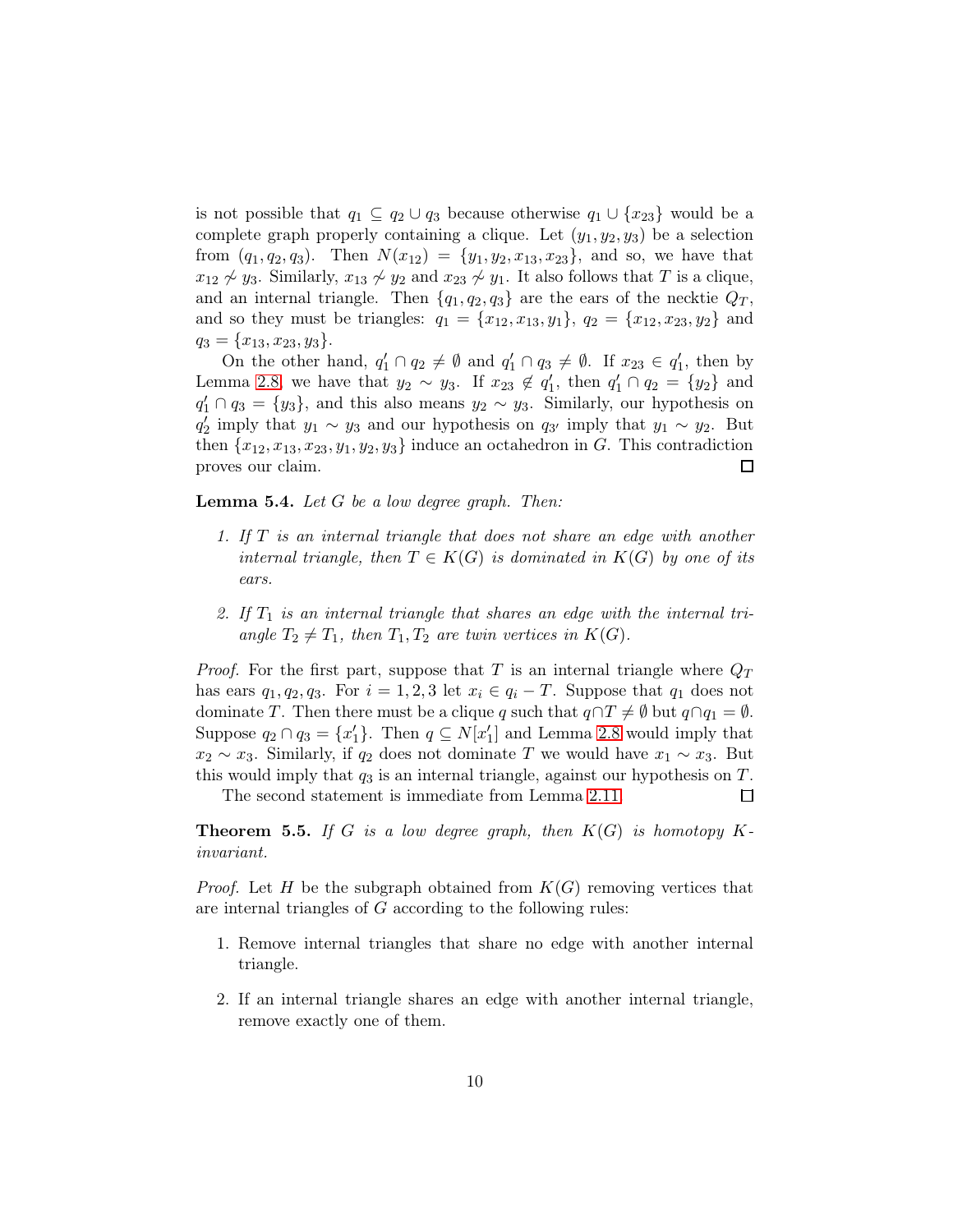

<span id="page-10-0"></span>Figure 3: Dashed lines indicate not adjacent vertices

In this way, by Lemma [5.4,](#page-9-0) we obtain a graph H such that  $K(G) \stackrel{\#}{\rightarrow} H$ (so that  $K(G) \simeq H$ ). We will prove that H satisfies the hypothesis of Theorem [2.4.](#page-4-3) First, since H is an induced subgraph of  $K(G)$ , by Lemma [5.3](#page-8-0) we obtain that H is  $O_3$ -free.

Let  $\{q_1, q_2, q_3\}$  be a triangle in H contained in more than one clique of H. By Lemma [2.7,](#page-5-3) this triangle is contained in more than one clique of  $K(G)$ . By Lemma [5.1](#page-8-1) and Lemma [5.2](#page-8-2) we have that such cliques of  $K(G)$ are one star and one necktie. Let  $x \in G$  be a normal vertex and T an internal triangle in G be such that  $\{q_1, q_2, q_3\} \subseteq x^* \cap Q_T$ . Then, Theorem [2.1,](#page-3-1) item [1,](#page-3-2) gives us that  $Q_T$  consists of four triangles. The triangle T must be an element of the set  $\{q_1, q_2, q_3\}$ , in order for  $\{q_1, q_2, q_3\}$  to be contained in a star. Without loss, assume that  $T = q_1$ , and that we have the situation of Figure [3,](#page-10-0) so that  $q_1 = \{x, y, z\}$ , and the ears of  $Q_T$  are  $q_2, q_3, q_4$ .

Since x is a normal vertex, there must be a clique  $q'$  such that  $x \in q'$ and  $q' \notin \{q_1, q_2, q_3\}$ . Then Lemma [2.8](#page-5-1) implies that  $y' \sim z'$ . Now, the facts that  $q_1 \in H$  and that  $q_1$  is internal imply that one of  $q_2, q_3, q_4$  must be internal (otherwise,  $q_1$  would have been removed and would not be in  $H$ ). But if  $q_2$  were internal, then Lemma [5.4](#page-9-0) implies that  $q_1$  and  $q_2$  are twins, and our removal rules would imply that one of  $q_1, q_2$  should not be present in H. Similarly,  $q_3$  cannot be internal. The only possibility is that  $q_4$  is internal and was removed from G and so  $q_4 \notin H$ . But if  $q_4$  is internal, then Lemma [2.9](#page-5-0) applied to  $q_4$  and  $q_2$  implies that  $N(z)$  is a 4-cycle, and so  $x' \sim y'$ . The same Lemma applied to  $q_4, q_3$  implies that  $x' \sim z'$ . So, we would obtain that  $G \cong O_3$ . This contradiction means that H satisfies the hypothesis of Theorem [2.4,](#page-4-3) and so  $K(H) \simeq H$ . From  $K(G) \stackrel{\#}{\rightarrow} H$ , we obtain  $K^2(G) \stackrel{\#}{\longrightarrow} K(H) \simeq H \simeq K(G)$ . This means that  $K^2(G) \simeq K(G)$ .  $\Box$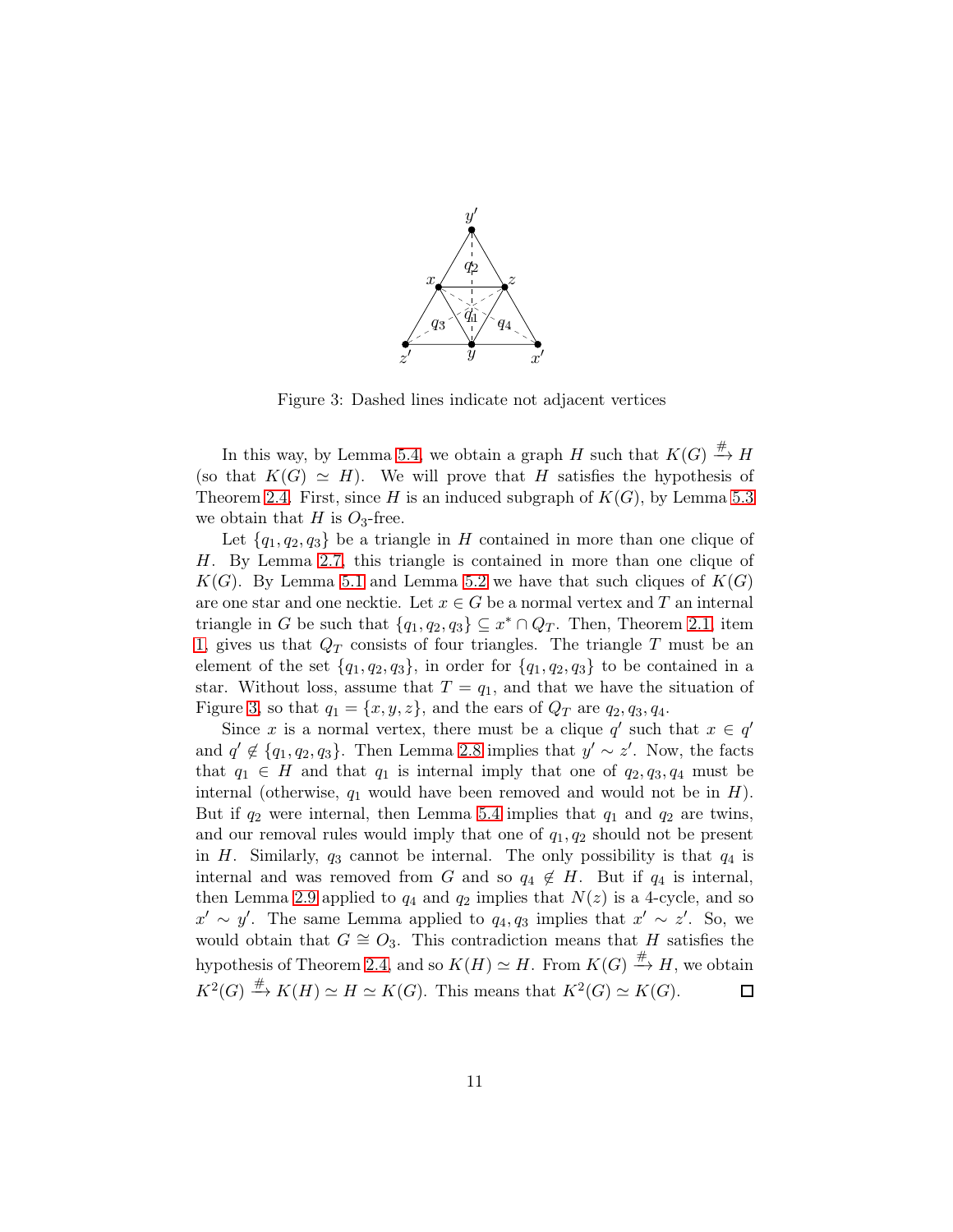#### 6 Conclusion

If G is a low degree graph, from Theorem [4.2](#page-7-1) we obtained that  $G \simeq K(G)$ , and from Theorem [5.5,](#page-9-1) we obtained  $K(G) \simeq K^2(G)$ . Since  $K^2(G)$  is Helly by item [3](#page-3-3) of Theorem [2.1,](#page-3-1) we have  $K^n(G) \simeq K^2(G)$  for  $n \geq 2$ . This proves that  $G$  is  $K$ -homotopy permanent, as claimed by the second part of the Main Theorem.

We conclude with the following consequences of the Main Theorem:

Corollary 6.1. Let G be a connected graph.

- 1. If  $Cl(G)$  is not homotopy equivalent to a wedge of spheres, then G has a vertex of degree at least 5.
- 2. If G is not homotopy K-invariant, then G has a vertex of degree at least 5, unless G is the octahedral graph.  $\Box$

A graph G such that  $|K^n(G)| = 1$  for some n is called *null.* As mentioned in the Introduction, the problem of whether nullity implies contractibility was considered in [\[11\]](#page-12-6). Our Main Theorem allows us to prove that this is so for low degree graphs.

**Corollary 6.2.** If a low degree graph  $G$  is null, then it is contractible.

*Proof.* Let G be a null low degree graph. Then  $K^2(G)$  is null and Helly. Theorem 2.2 from [\[2\]](#page-11-0) implies that  $K^2(G)$  is dismantlable, hence contractible. Since  $G$  is homotopy  $K$ -permanent,  $G$  is also contractible.  $\Box$ 

#### 7 Statement

On behalf of all authors, the corresponding author states that there is no conflict of interest.

#### <span id="page-11-1"></span>References

- [1] M. Adamaszek, H. Adams, F. Frick, C. Peterson, and C. Previte-Johnson. Nerve complexes of circular arcs. *Discrete Comput. Geom.*, 56(2):251–273, 2016.
- <span id="page-11-0"></span>[2] H. Bandelt and E. Prisner. Clique graphs and Helly graphs. J. Combin. Theory Ser. B, 51(1):34–45, 1991.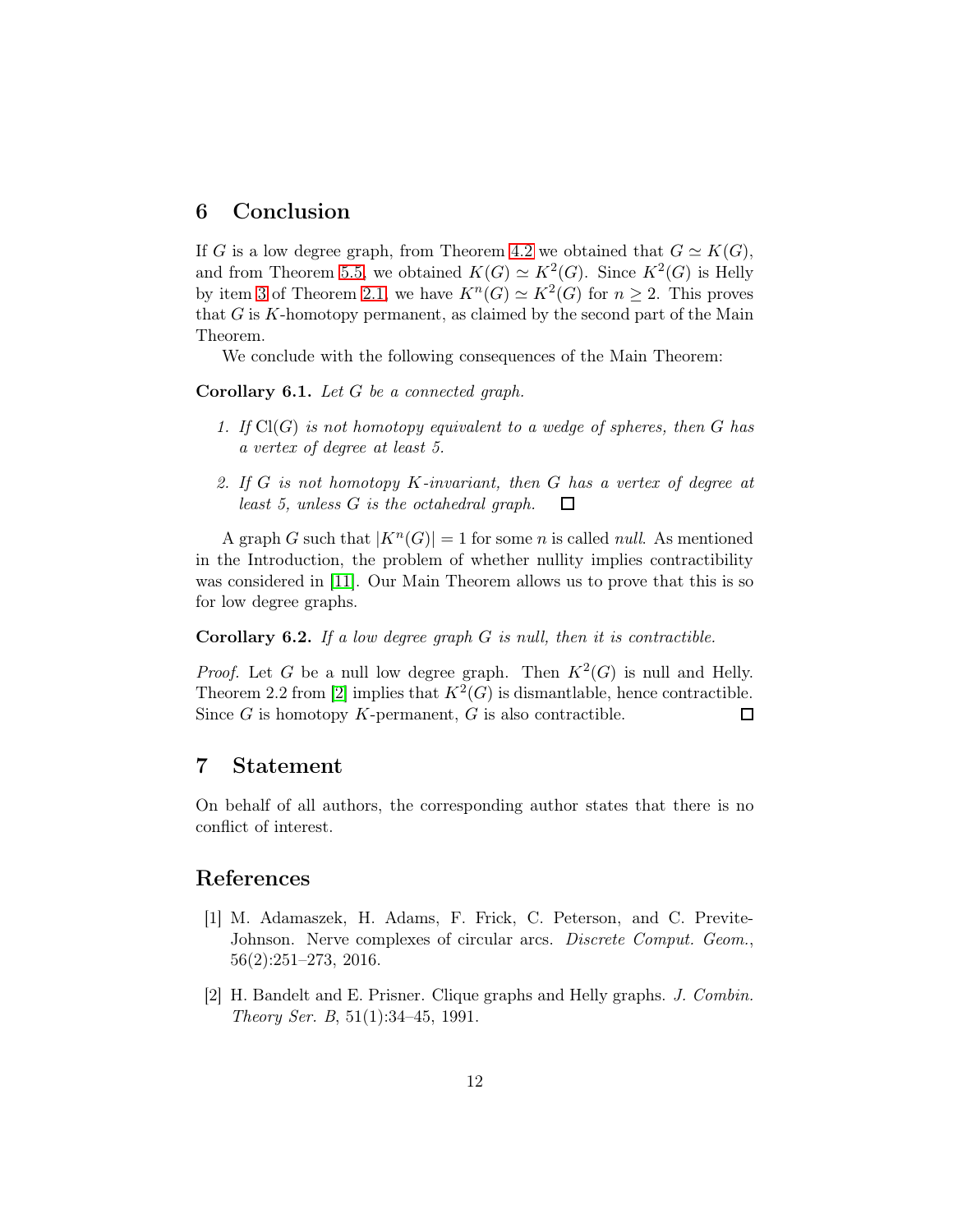- <span id="page-12-8"></span><span id="page-12-7"></span>[3] J. A. Barmak and E. G. Minian. Strong homotopy types, nerves and collapses. Discrete Comput. Geom., 47(2):301–328, 2012.
- <span id="page-12-9"></span>[4] A. Björner. Topological methods. In Handbook of combinatorics, Vol. 1, 2, pages 1819–1872. Elsevier Sci. B. V., Amsterdam, 1995.
- [5] R. Boulet, E. Fieux, and B. Jouve. Simplicial simple-homotopy of flag complexes in terms of graphs. European J. Combin., 31(1):161–176, 2010.
- <span id="page-12-11"></span><span id="page-12-4"></span>[6] F. Escalante. Über iterierte Clique-Graphen. Abh. Math. Sem. Univ. Hamburg, 39:59–68, 1973.
- [7] M. E. Frías-Armenta, V. Neumann-Lara, and M. A. Pizaña. Dismantlings and iterated clique graphs. Discrete Math., 282(1-3):263–265, 2004.
- <span id="page-12-12"></span><span id="page-12-0"></span>[8] F. Harary. Graph theory. Addison-Wesley Publishing Co., Reading, Mass.-Menlo Park, Calif.-London, 1969.
- [9] A. Hatcher. Algebraic topology. Cambridge University Press, Cambridge, 2002.
- <span id="page-12-1"></span>[10] F. Larrión, M. A. Pizaña, and R. Villarroel-Flores. Discrete Morse theory and the homotopy type of clique graphs. Ann. Comb., 17(4):743– 754, 2013.
- <span id="page-12-6"></span>[11] F. Larrión, M. A. Pizaña, and R. Villarroel-Flores. Contractibility and the clique graph operator. Discrete Math., 308(16):3461–3469, 2008.
- <span id="page-12-5"></span>[12] F. Larrión, M. A. Pizaña, and R. Villarroel-Flores. Equivariant collapses and the homotopy type of iterated clique graphs. Discrete Math., 308(15):3199–3207, 2008.
- <span id="page-12-3"></span>[13] F. Larrión, M. A. Pizaña, and R. Villarroel-Flores. Posets, clique graphs and their homotopy type. European J. Combin., 29(1):334–342, 2008.
- <span id="page-12-10"></span>[14] F. Larrión, M. A. Pizaña, and R. Villarroel-Flores. The clique operator on matching and chessboard graphs. Discrete Math., 309(1):85–93, 2009.
- <span id="page-12-2"></span>[15] F. Larrión, V. Neumann-Lara, and M. A. Pizaña. On the homotopy type of the clique graph. Journal of the Brazilian Computer Society, 7:69 – 73, 00 2001.